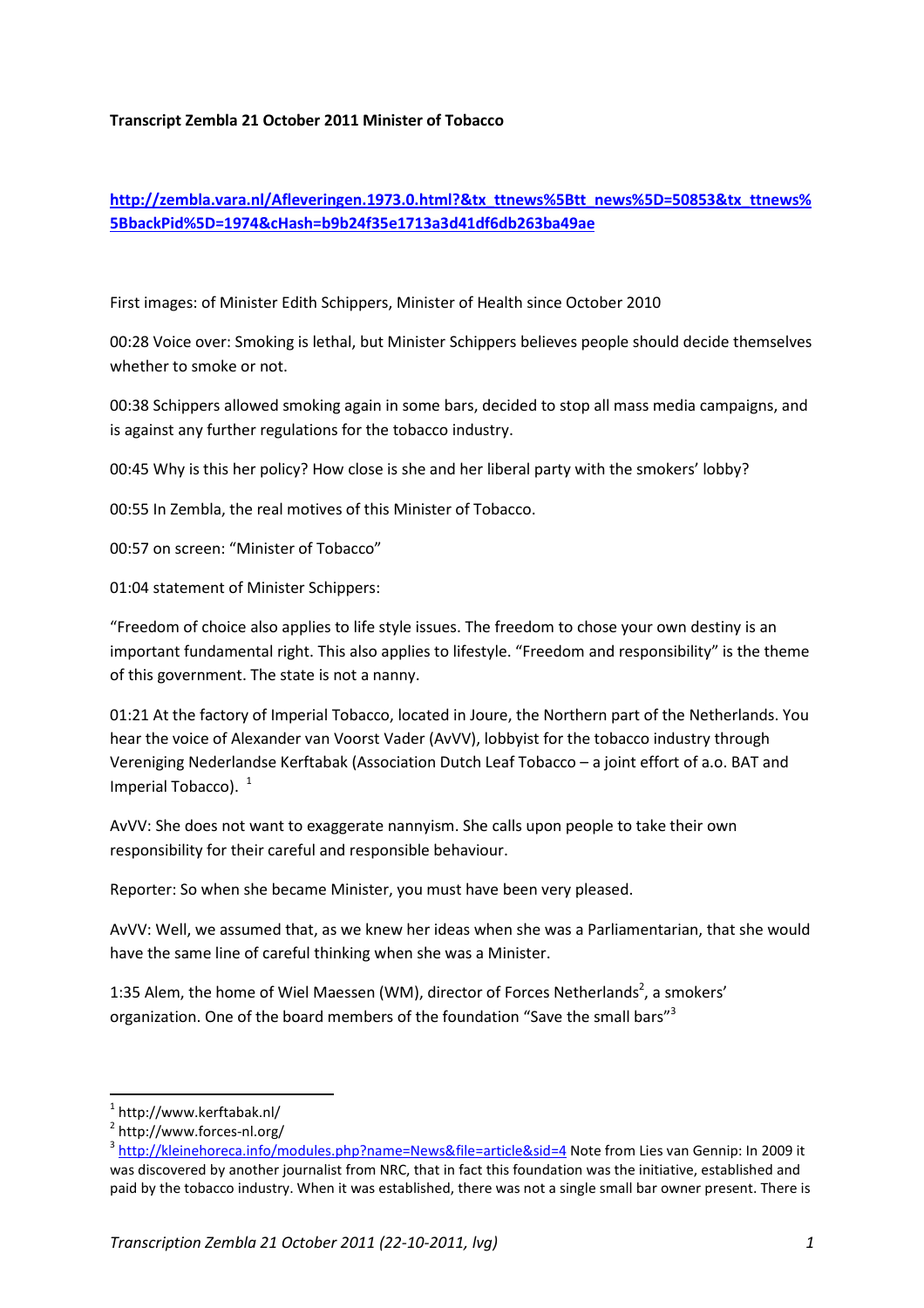1:35 WM: She used to smoke herself. I know that, but I do not think that this explains her policy. I think the basis is the classical libertarian vision that governments should not interfere with these sorts of things.

2:05 Maastricht University, Prof. Onno van Schayck, Chairman of the Public Private Partnership Stop Smoking). (OvS)

OvS: A Minister of Health is not a Minister of anti-nannyism. She is a Minister of Health and it is her duty to take responsibility for public health. And she is not doing that. That is really serious.

2:23 You now see a blond woman (BW) coming up a stairs, she has breathing difficulties. The recording is made in the Rode Kruis Ziekenhuis (hospital) in Beverwijk. This is the hospital where the pulmonologists Wanda de Kanter and Pauline Dekker work.

BW: I cannot remember to have walked so many stairs

Reporter: Actually you cannot do this anymore?

BW: No [shaking her head].

Reporter: What caused this?

BW: Smoking, a lot of smoking

Reporter: what does the doctor say about your future?

BW (now with an inhalator): the disease is progressive

Reporter: that means?

BW: that it will only get worse.

Reporter: and eventually?

-

BW: one ends in a wheelchair with an oxygen tank

03:19 different shot, voice over: COPD, lung cancer, cardiovascular disease. Half of all smokers die early as a result of their addiction. 25% of them die before their pension. For many years, tobacco control was one of the priorities of the Ministry of Health. This changed when Minister Schippers came into office.

03.47 Shot "Start of Government Rutte, October 2010"

03:42 Minister Schippers: "If adults decide on Friday evening to smoke together with their glass of beer in a small pub, who am I to forbid this? I think that people should be given a choice. There are plenty of alternatives for all those people that do not want this. I think the current legislation is too restrictive in this respect. "

strong evidence that the tobacco industry supported the legal procedures initiated by the "small bars", at least by information, and probably also financially.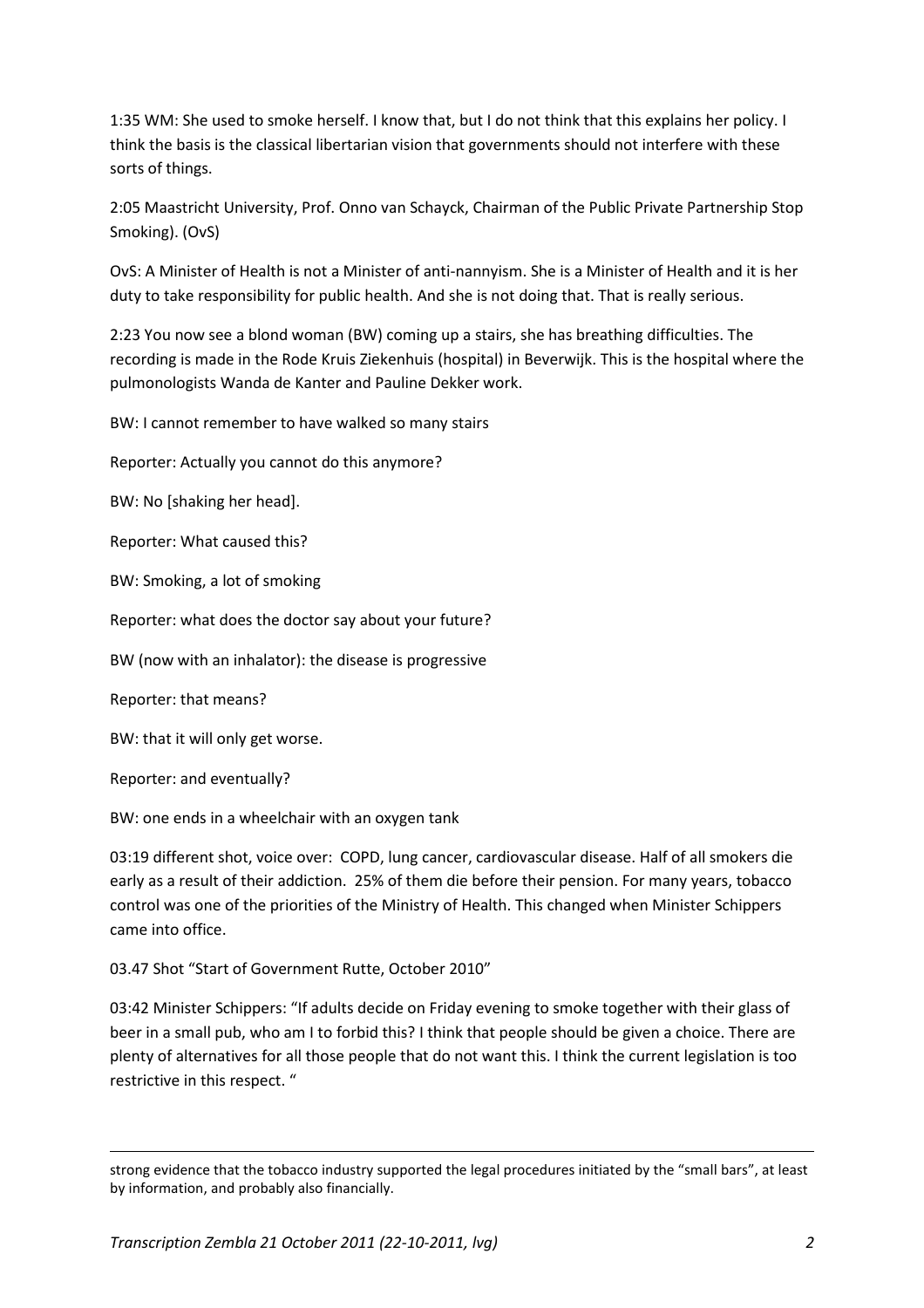03:57 Shot inside a bar: Voice over: "The smokefree law for small bars is reversed, it is one of the very first measures of the new government. "

04:06 Shot of one of the STIVORO campaigns. Voice over: "And Minister Schippers also ends this kind of TV campaigns." More measures that are being questioned follow.

04:27 Voice over: "Professor van Schayck is member of the health council of the Netherlands and an international expert in tobacco control. He analysed what are the most effective ways to help people quit smoking."

OvS: The average smoker needs 7 quit attempts to finally succeed to stop smoking. So quitting is very difficult. If people are helped, for example by their GP with counselling techniques, combined with pharmacological support, the chance to succeed is much higher.

04:54 voice of a patient with a box of Champix: "I take one in the morning at breakfast and one in the evening at dinner". You see shot of a counselling session.

05:03 OvS Some years ago – under the Ministry of Els Borst (i.e. former Minister of Health, 2004) – we have done a study to analyse the impact of reimbursement of stop smoking medications. That was a huge experiment, the first worldwide. We showed that when implemented nationally, 144.000 more people would quit, if you would reimburse stop smoking medications.

05:23 voice over "This study of Prof van Schayck made the previous government decide to reimburse stop smoking programs from 2011."

05:28 OvS We now see that many more people quit then we predicted. The actual amount was more than double what we had predicted. So we saw many more people that quit smoking because of the reimbursement.

Reporter: So this measure was very successful?

OvS: It is one of the most successful tobacco control measures in the Netherlands ever.

Reporter: and now Minister Schippers decides to stop the reimbursement?

OvS: Impossible to understand, shocking. Really shocking, I cannot find words.

05:52 Reporter: Did you explain this to the Minister?

OvS: We did explain this to the Minister. In many ways we explained this to the Minister. As alliance of medical doctors, and universities we tried to talk to her about this. We supplied her with all the evidence and materials. She was not interested to talk with us.

06:17 Voice over: Minister Schippers does not want to speak with the medical doctors. Van Schayck approaches the parliamentarians (now shot of the office of Anne Mulder, member of parliament). He hopes to find here support. However, Anne Mulder, responsible parliamentarian for health for the liberal party (VVD) is very clear. Pharmacological support for stop smoking is no longer reimbursed. The fact that it is effective is not relevant.

06:36 AM: If something is effective, this does not imply that the government is responsible for it.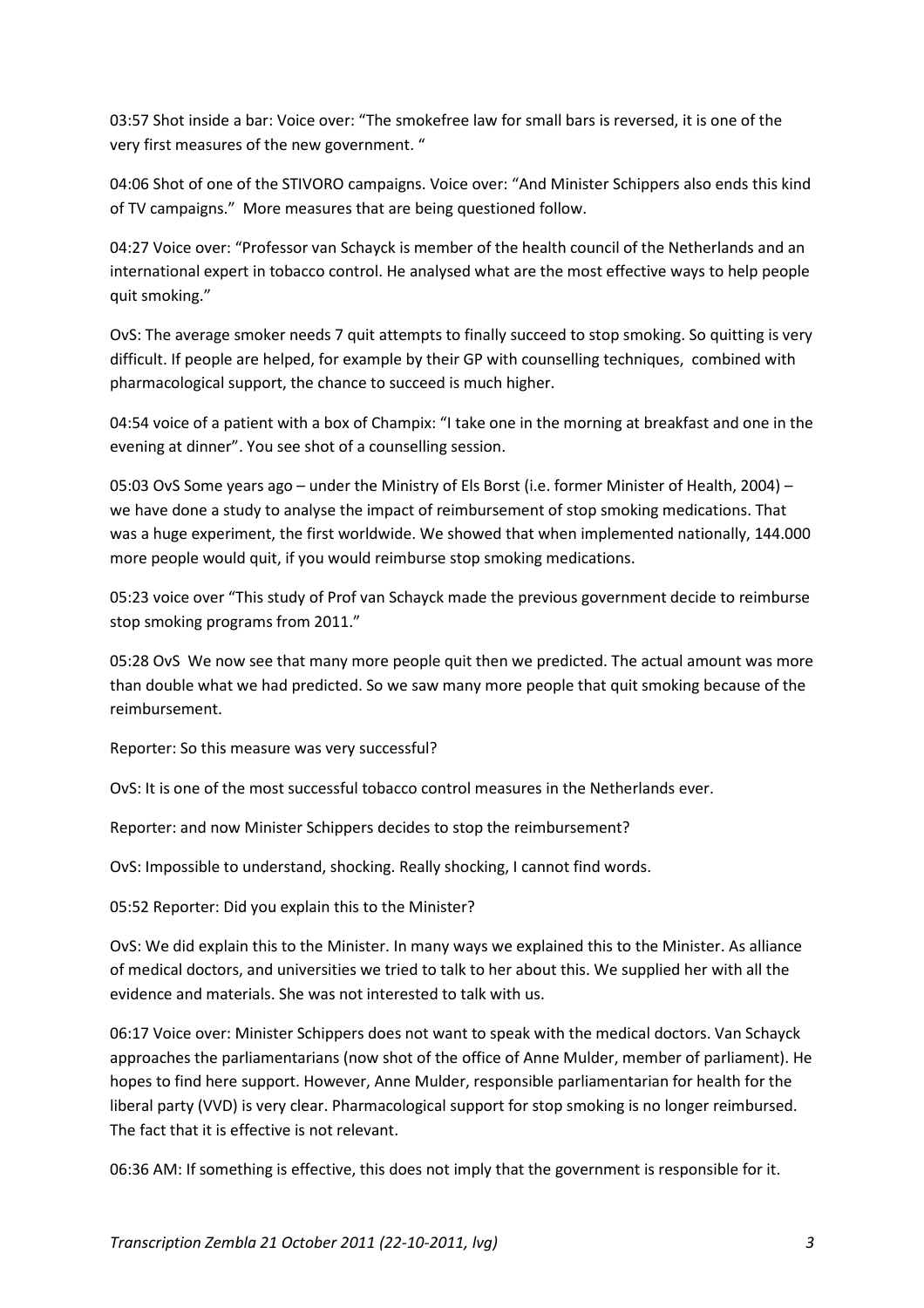Reporter: for many years, the government believed tobacco control was her responsibility.

AM: that is true, but this government feels less responsible.

Reporter: It is your turn now (NB the liberal party is now in the government after a period where they were in the opposition)

AM: you state it very directly, but this is in fact the case. Our point of view as a liberal party in parliament for many years, first expressed by Edith Schippers, than by Halbe Zijlstra and subsequently described in our elections platform, is like this. We won the elections and are now in government. Evidently, the current policy reflects that.

07:07 OvS: The point of view of Anne Mulder is ideological rather than rational.

Reporter: What is his ideology?

OvS: His ideology is that you should not "nanny".

Reporter: A logical point of view for a liberal?

OvS: You could say it is a logical point of view for a liberal, but here you play with life and death.

07:32 Voice over: Members of parliament, tell Minister Schippers she is influenced by the lobby of the tobacco industry. However, she denies. (quote of Minister Schippers, text on screen) :

" I hardly know these people. In the many years that I have been on this dossier, I have spoken the tobacco lobby maybe twice or three times". (quotation of Minister Schippers,  $19<sup>th</sup>$  January 2011).

Voice over: Does the Minister speak the truth? Who are the advisers of this Minister of the liberal party, Edith Schippers?

Now shot of tobacco factory, you see again Alexander van Voorst Vader smelling a tobacco leaf. Employer explains the beauty of a tobacco leave., Van Voorst Vader watches.

Voice over: The factory in Joure is the largest "roll your own tobacco" factory of Europe. Alexander Van Voorst Vader is lobbyist for the roll your own tobacco industry. He knows Edith Schippers from the moment she came into parliament for the liberal party VVD.

08:35: AvVV We got to know Minister Schippers intensively during her period as member of parliament. She is very careful.

Reporter: did you have bilateral discussions with her?

AvVV: As tobacco industry we discuss with her bilaterally

Reporter: How did you experience these discussions?

AvVV: She is very open for sensible points of view of the industry.

09:00 Voice over: So Schippers is open for sensible points of view from industry. That is not strange. Because before she went into politics, she worked for VNO NCW (NB the Dutch employers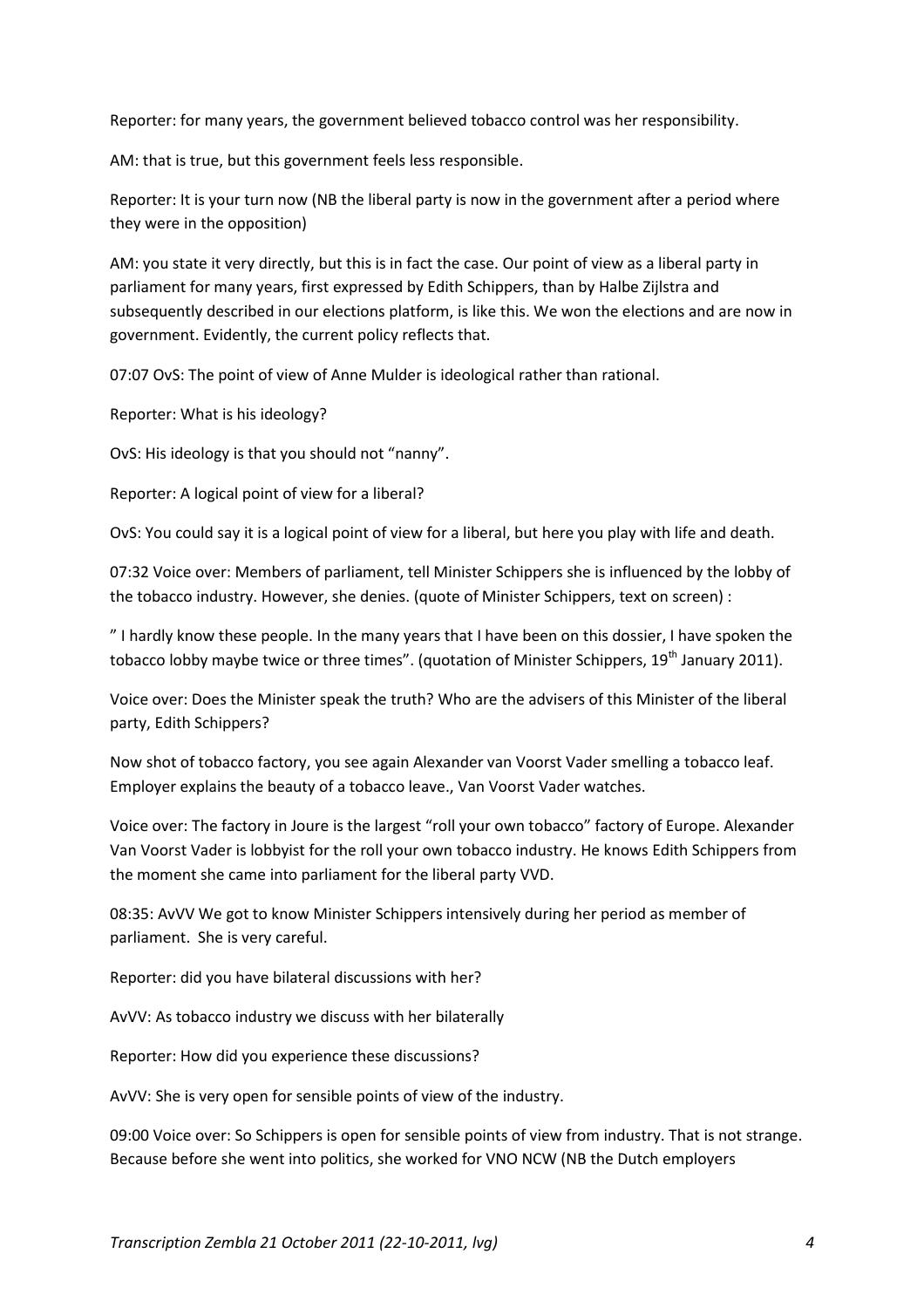organization). STIVORO, Centre of expertise for tobacco control, remembers her from that period as a strong opponent of the smokefree workplace. Shot of Lies van Gennip, director STIVORO:

LvG: Between 1997 and 2001, Edith Schippers was secretary of health care and employment at VNO NCW. That was in the period that the new tobacco law was discussed, which came into effect in 2002. We experienced that VNO NCW was against any regulation. Against the smokefree workplace.

Reporter: they were opposed?

LvG they were completely opposed.

Reporter: how important was VNO NCW for the tobacco industry?

LvG: Very important. In a letter of Roelofs (Stichting Sigaretten Industrie, a lobby organization for the tobacco industry) of June  $3<sup>rd</sup>$  1999 he writes to his colleague in Europe, VNO NCW is among our allies against the new tobacco law.

Reporter: so the employers were against stricter regulations against smoking?

LvG Absolutely. Of course that is due to the fact that the tobacco industry is a member of the employers' organization VNO NCW and is very influential within this employers' organization. Minister Schippers was secretary of VNO NCW and expressed the interests of the tobacco industry.

Reporter: And then she came into parliament. Did she change her views?

LvG: Her views did not change. She continued to express the views of the tobacco industry in Parliament.

Reporter: while she was responsible for health care for her party in Parliament?

LvG: Yes, she was responsible for health care for her party in Parliament, but on this issue, she represented the interest of the tobacco industry. She was opposed to tax increases, to regulations, to anything that could reduce tobacco consumption.

10:46, shot of Wiel Maessen, Forces again, lighting a cigarette.

Voice over: A stronger supporter for smokers' interests can hardly been found. Wiel Maessen is chairman of the Netherlands branch of Forces, an international smokers' organization. How strong were his contacts with Edith Schippers, when she was parliamentarian?

WM: I had during this period frequent contact with her through email, and face-to-face meetings.

Reporter: What was your image of her?

WM: A fighter for freedom.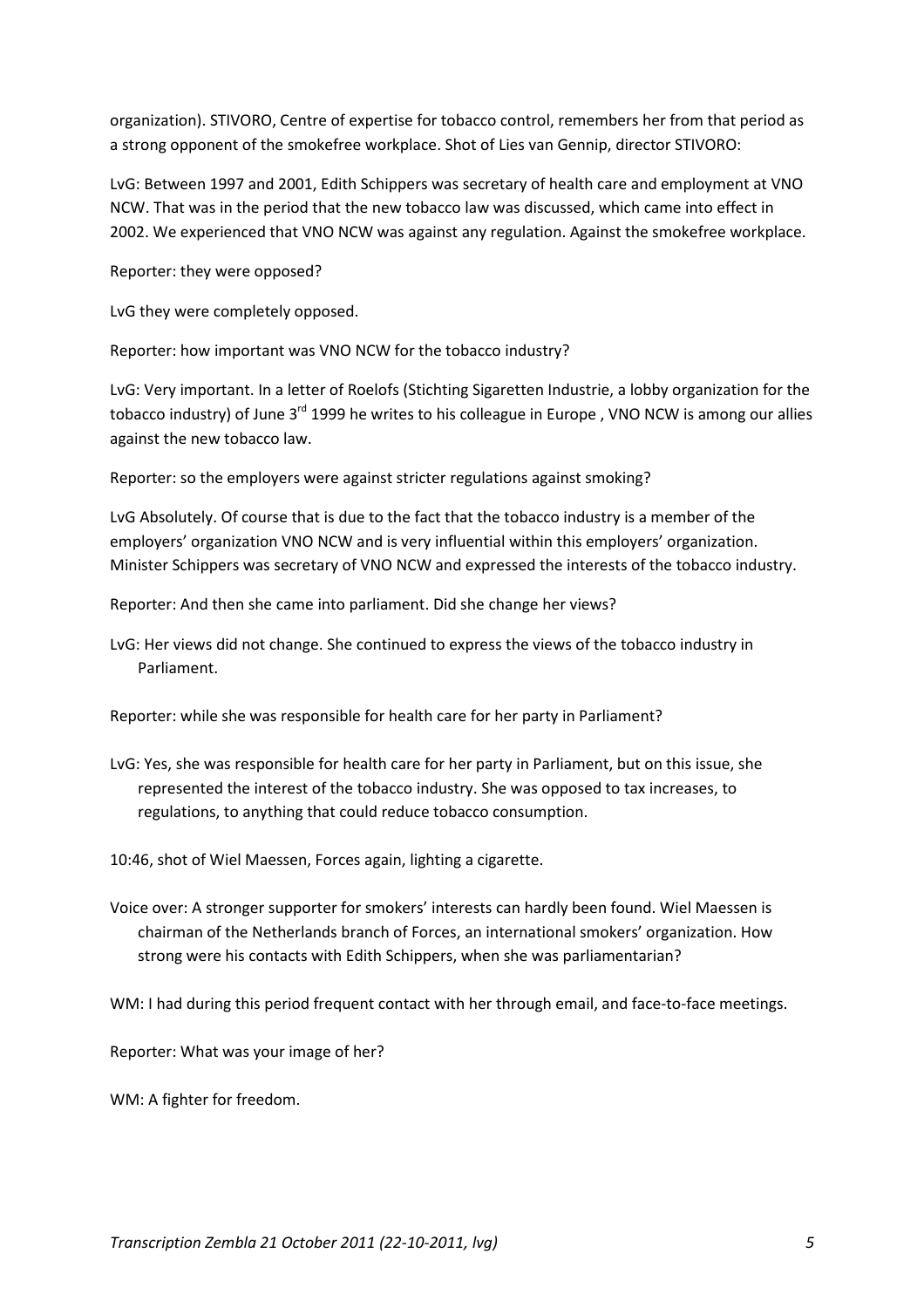- Voice over: Former Minister Ab Klink (AK) announced in 2007 a smokefree hospitality sector (shot: Minister Klink stepping out of a car) to protect employees and guests from the toxic effects of tobacco smoke.
- AK: This was not a primary idea of the Christian Democrats (NB his own Party) but from the Christen Union (the government coalition partner at that time). However, I became convinced that it was really necessary to protect employees against the harmful effects. Moreover, it was part of the government agreement.
- 11:59 On the boat of Wiel Maessen, song on background sounds "shit shit shit to tobacco control, don't do business with the government".
- Voice over: Wiel Maessen fights Minister Klink during that period. He establishes the foundation "Save the small bars" and transforms his boat into an action ship.
- WM: We sailed almost the whole of Netherlands, from Friesland to Maastricht. Often people thought we were collecting signatures for the smokefree law and they did not want to sign. And then we showed our tobacco and people understood "you are anti – anti smoke" and they signed up.
- 12:30 shot of the manifestation in The Hague organized by the foundation "Save the small bars". You see on screen Fleur Agema, parliamentarian for the Freedom Party, which now supports our minority government and which party is now very influential.
- WM People you meet, other people sailing, we had a flag on ship with the text "stop nannyism, stop smokefree"
- Voice over: Maessen tries to find allies in parliament to sabotage the smokefree law. He sends many emails. He finds support with the liberal party (VVD) and the party of freedom (PVV) – but this is insufficient for a majority. He receives mail from Edith Schippers:

13:00 text on screen:

- "The vote is tonight. I do not think VVD will manage it. (We are too small in parliament for that….) Mail E. Schippers, 5 July 2007.
- "Unfortunately I cannot join Sunday (i.e. the Manifestation in The Hague). I wish you a lot of success and even though lots of fun ;-)"

Voice over: A few days later, Schippers writes:

"I am sorry. On behalf of the VVD I did everything to keep room for choice…"Mail E. Schippers, 12 July 2007

"The anti smoke lobby has been quite strong these past years. Good luck with the action".

Voice over: Maessen asks VVD parliamentarian and smoker (roll your own) Johan Remkes, whether he would be willing to become ambassador of his foundation. However, that is one step too much for Remkes. He does not accept this invitation.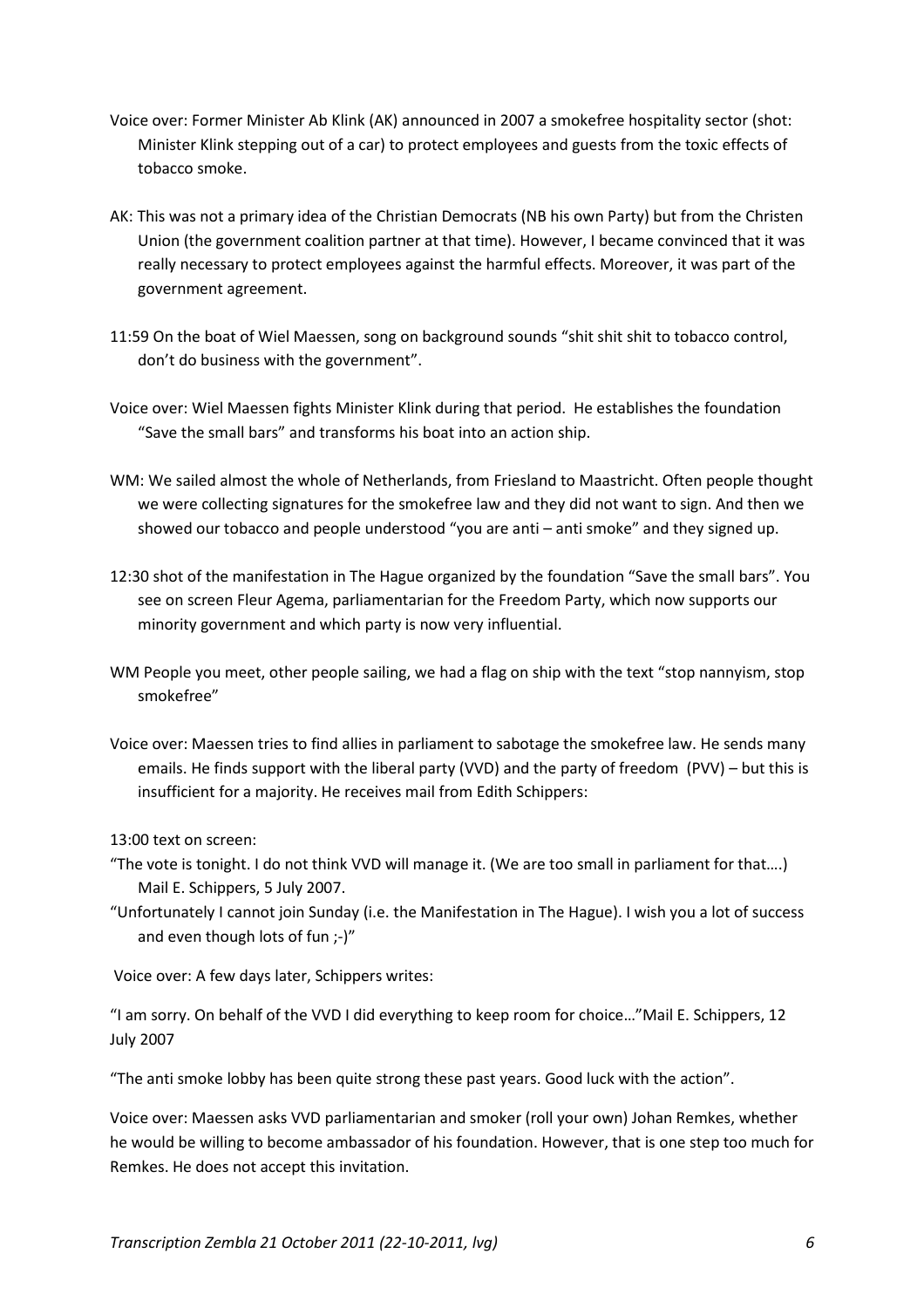13:45 Maessen: he said that he mentally agreed with the initiative and the foundation, but as member of parliament he could not be openly connected with an organization that aimed to fight the law in court. It was a pity, But we knew he was sympathetic to our work.

Reporter: did you experience similar sympathies from other members of the VVD as well?

WM: We even received a mail from Mark Rutte (NB at that time party leader for the VVD in parliament, now prime minister) saying that he supported our initiative and was sympathetic to it.

14:10: Ab Klink: The VVD (liberal party) was the strongest opponent of the smokefree law. And the PVV (party of the freedom), by that time smaller than they are now.

Reporter: So the VVD was the strongest opponent. Who was the most difficult for you by that time?

AK: I believe it started with Edith Schippers, but later it was Halbe Zijlstra.

Reporter: So Halbe Zijlstra was a very strong campaigner for exceptions of the smoke free law?

AK: yes he was.

14:37 Shot in Parliament, Halbe Zijlstra (HZ) speaking

HZ: Chairman, past Friday the legal court in Breda decided that the smokefree law is not according to the equality principle – you know, article 1 of our constitutional law.  $44$ 

Voice over: Because Edith Schippers was assigned other duties within the parliamentarian fraction of the VVD, she transfers the topic "tobacco" to her party colleague Halbe Zijlstra. He is very receptive too for the arguments of the smokers lobby. He asks his assistant: (text on screen)

"Could you please contact Wiel Maessen? I want (..) to raise questions. Ask him whether he has any suggestions that we may add" Mail H. Zijlstra, 5 August 2008.

Voice mail: Halbe Zijlstra even presents at an international pro-smoking conference organized by Wiel Maessen. March 2010

HZ: When we talk about smoking in small pubs. We think it should be a choice. It should not be a total ban on smoking.

Voice over: The smokefree policy of Ab Klink is in danger, to the horror of many doctors and scientists because international research shows that smoke free policies result in less illness caused by environmental smoke. Wiel Maessen thinks this is rubbish.

WM: I do not deny smoking is not healthy, but so are many other things. However, we fully disagree that environmental smoke is unhealthy. We deny that smokers harm their environment. There is no scientific evidence whatsoever for this.

16:06 Reporter: some people say there is no evidence for the damage of environmental smoke. For instance people like Wiel Maessen say there is no evidence for that. They call it the "environmental smoke lie". You start to laugh.

 $^4$  The smokefree law for the hospitality sector was introduced  $1^{\text{st}}$  July 2008.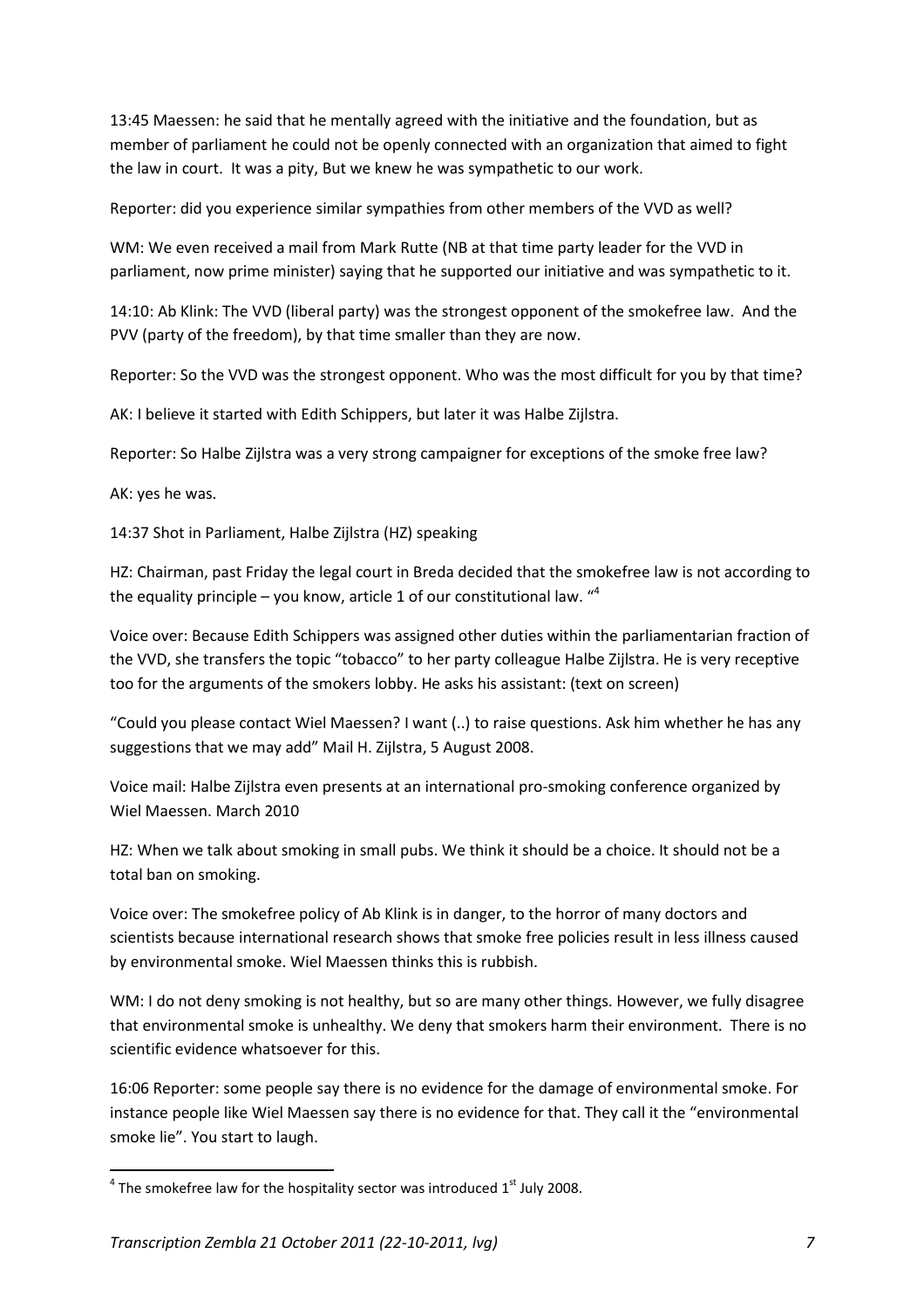OvS:It is a lie that this is a lie. There have been tens of studies, in situations with children, in situations with people not smoking, but inhaling tobacco smoke of their partner or in their working situation. There are tens of studies that without any doubt show the relation between cardiovascular disease and environmental smoke, lung disease, COPD, Asthma and environmental smoke, and cancer and environmental smoke. Each year, many people die because they inhale tobacco smoke from others. That is not a lie. It is a lie that this is a lie.

Voice over: And than the liberal party (VVD) and the freedom party (PVV) win the elections. (June 2010). During the negotiations to establish the government, Mark Rutte is supported by Edith Schippers.

WM: During these negotiations I contacted Edith Schippers. For instance I wrote to her: I see you often as secondant of Mark Rutte. I wonder whether you talk also about the smokefree regulation?

17:25 shot of negotiation table

Voice over: Halbe Zijlstra responds to this mail on behalf of the VVD

"Dear people of foundation save the small bars…. You know what I promised, you may hold us accountable for the result. Regards, Halbe."Mail H. Zijlstra, 30 August 2010.

WM: Halbe told me it was part of the negotiations.

Reporter: he told you that

WM: he told me that

Voice over: The result was, reversing the smokefree law for small bars. The negotiator for the Christian Democrats (Ab Klink) explains how the liberal party (VVD) and freedom party (PVV) achieved this result.

17:58 AK: you are not supposed to say something of the negotiations, but I consider this as very innocent. Geert Wilders (i.e. negotiator for the PVV) looked at me and said "I do not think you would really mind if we make an exception for small bars" Obviously I realized that the political majority was supporting this and my party colleague Maxime Verhagen (also on the negotiating table) was also not in favour of the smokefree law. At the same time at the Ministry we were looking into possibilities to allow exceptions for the small bars. So yes.

Reporter: So for VVD and PVV it was not difficult to win this one?

AK: there were indeed more difficult issues.

Shot in the room of VVD parliamentarian Anne Mulder 18:35

Reporter: the VVD worked close together with the smoke-lobby to weaken en reverse the smokefree policy.

AM: I do not know that, I was not a parliamentarian. Of course they can get their information there. It is not so that the VVD supports the tobacco industry. The VVD's policy can coincide with the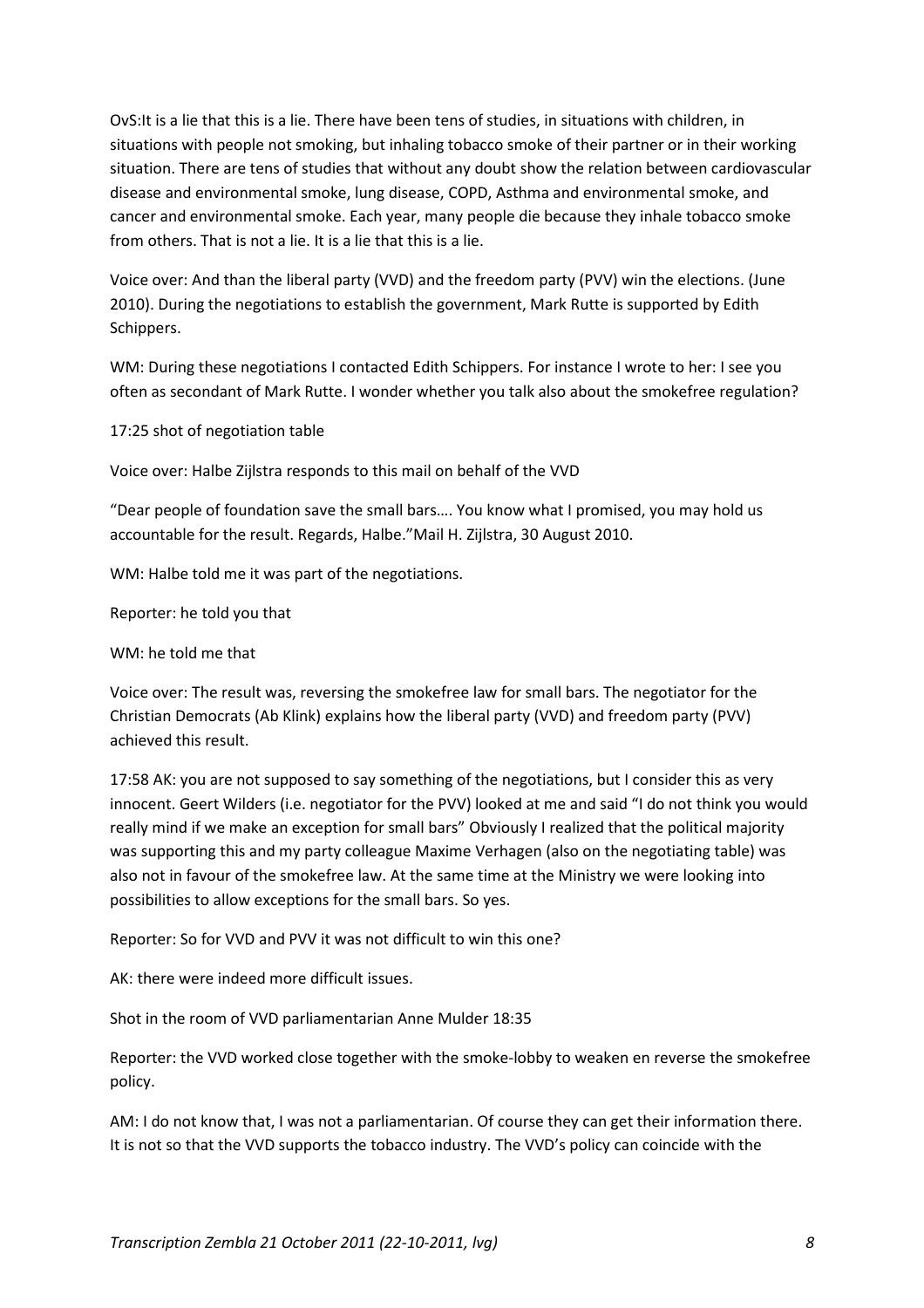interests of industry. That is how it goes. IN our party program you will not find a picture of lucky strike. We did win the elections, but certainly not because of the tobacco industry.

19:10 OvS: If I were the tobacco industry, I would have opened bottles of champagne many times.

Voice over: Edith Schippers becomes Minister of Health in October 2010. Instead of concerning herself about the effects of the lethal and addictive tobacco, she chooses a policy that pleases the smoking lobby. How much influence has the tobacco industry in fact on Minister Schippers' policy?

Very close to parliament is the office of the Stichting Sigaretten Industrie. Willem Jan Roelofs (WJR) is for many years the leader of this influential lobby organisation for the tobacco industry.

19:53 WJR: The main message is that we are a legal industry that produces and sells tobacco products and we work for the interests of this industry within legal possibilities.

Voice mail: Each industry tries to influence its interests. They do that through lobbyists. Seen from that point, it is logical that the tobacco industry invests in good contacts with politicians. But should the government be open for such influence? How should the government address this tobacco industry influence? Florence Berteletti is an international expert in tobacco control.

FB: Well if you die of malaria, you would hardly invite the mosquito to resolve the problem at the negotiation table, are you? The problem is that the tobacco industry kills half of his long-term users.

Reporter: but it is a legal industry?

FB It is a legal but lethal industry, who is killing their consumers when they use their product as it is intended. It is a unique industry.

Voice over: Berteletti is director of the Brussels-based Smoke Free Partnership. This combines hundreds of scientists on cancer, lung disease and heart disease. Berteletti herself did studies on the strategy of the tobacco industry.

FB It is internationally recognized there is a conflict of interest between the tobacco industry and public health policy. If you want to resolve the tobacco problem, than you do not consult with the tobacco industry. Because their duty is to please their shareholders and to ensure that their business continues. That means that they recruit new young smokers. That is their objective.

Voice over: That is why the Netherlands signed an international treaty under the World Health Organisation. In this so called FCTC treaty is stated that the tobacco industry must not influence policy, because the interests of public health are in conflict with those of the tobacco industry. In e.g. UK or Canada, the tobacco industry is not allowed to discuss tobacco control regulation. What happens in our country?

Shot in tobacco factory again, talking with Alexander Van Voorst Vader

AvVV: If you would ask the responsible civil servants at the Ministry, at various levels, they will agree that this is a legal industry and that they should have an open eye and open ear for the tobacco industry. And they have, in word and deed. By telephone, by letter, in meetings, they are prepared to discuss with us. Most contacts we have with the people in charge of the tobacco dossiers, but we have also contacts and directors and at the directors-general level.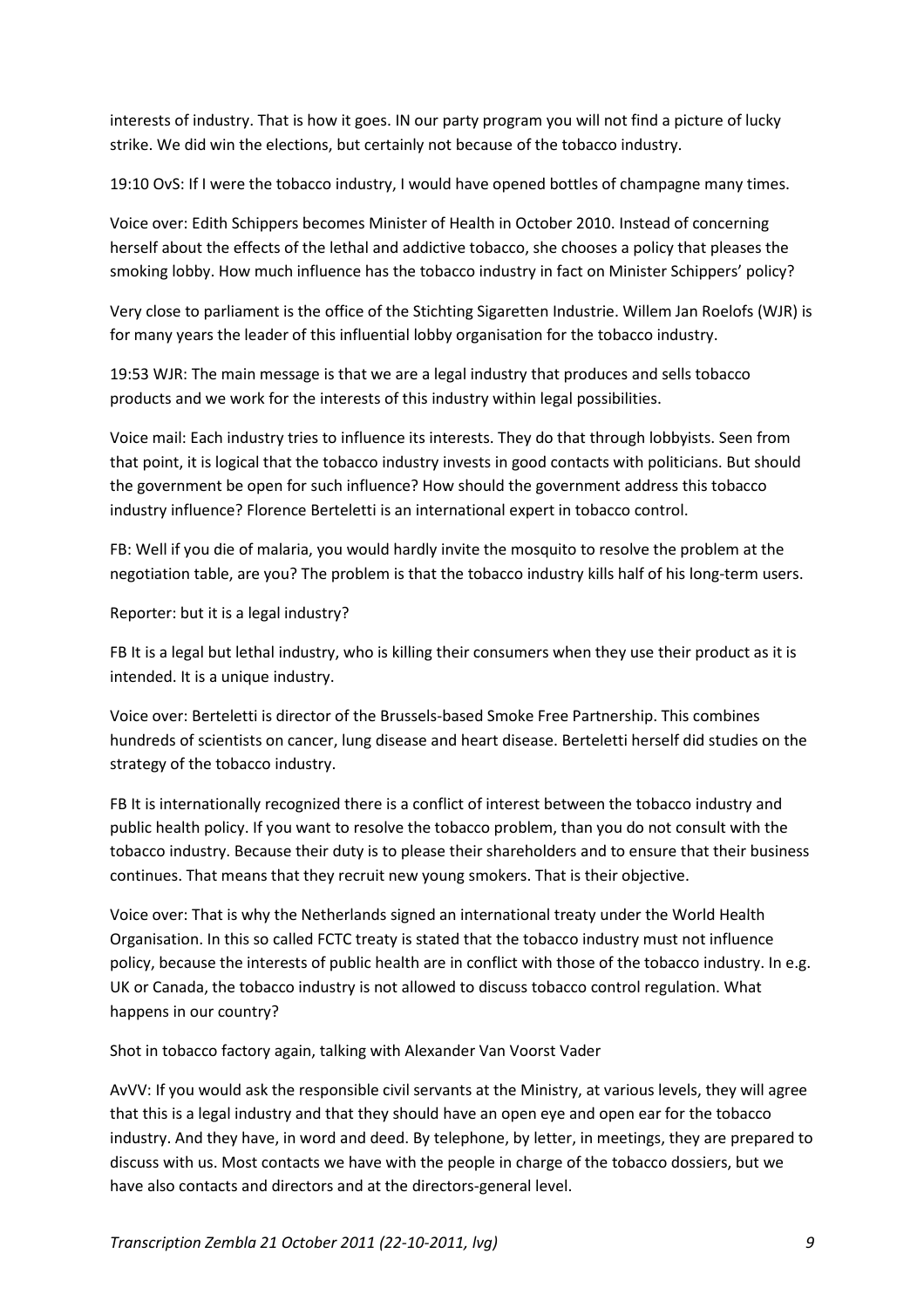### Reporter: So also at the highest levels

AvVV: Absolutely, we have periodic meetings and we speak also with the Director General of the Ministry of health when needed.

Voice over: So civil servants of the Ministry of health have frequent contacts with the tobacco industry. What do they discuss? Is the Parliament informed of such contacts?

22:57 shot in the room with Lea Bouwmeester, parliamentarian for the Social Democratic Party, now in opposition. (LB)

LB: they have excellent lobbyists, they invest lots of money in lobbying – that is evident. That is what you experience as a parliamentarian. They use that influence too towards the Minister and the Ministry. The problem is that we do not know how much influence they have. We do not know where they invite the civil servants, in what way the lobby is carried out.

Reporter: you are not informed of that

LB: we do not know that

Reporter: does the Minister not tell you how often she speaks with the lobbyists of the tobacco industry? Or which letters she receives?

LB I would like to receive this information, but I do not know this. ON the contrary, the Minister says she does not speak with them.

23:34 in Office Stichting Sigaretten Industrie, Willem Jan Roelofs

Reporter: But than it should not be suggested as if there are no contacts, if the Minister has many contacts with the tobacco industry?

WJR: I tell you what are my contacts with the Minister. If you want her response to that, you should ask the Minister herself.

Reporter: But isn't it right there are plenty of contacts between the tobacco industry and politics and the tobacco industry with the Ministry?

WJR: Plenty (pffff) we have normal contact. We call each other, we write each other. But I do not think it is more than necessary.

Reporter: I do not suggest it is more than necessary, I only say that the Minister says there is hardly any contact and that seems not to be true.

WJR: I do not know how the Minister interprets this - you should ask her. I cannot judge that.

Voice over: This was surely our intention so we asked the Minister how much contact there actually is between her and her civil servants with the tobacco industry and what correspondence exists. But the Ministry of Health does not want to cooperate with this documentary of Zembla. The response is (text on screen):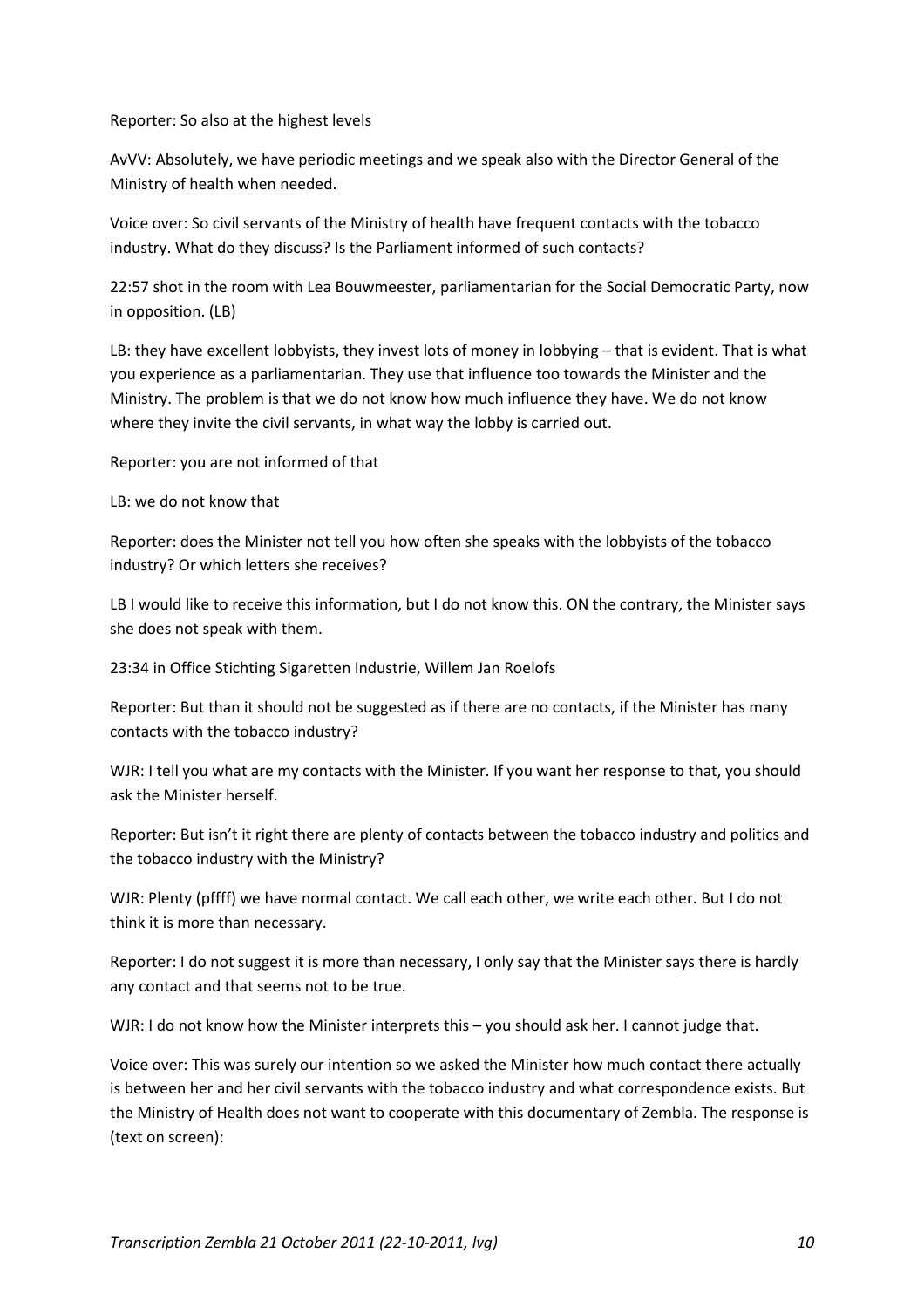"The reason is that we have the impression that the tone of voice of the documentary has already been set." (Response spokesman of Minister Schippers)

Voice over: So no transparency of the Minister's contacts with the tobacco industry. The fact is there is very often contact. We hear that civil servants of the Ministry of Health also visit tobacco industry factories. For instance this spring.

AvVV: We had a delegation of a number of Ministries visiting one of our smaller factories. We showed them very carefully the industrial process. The delegation included the department of Health, Economic Affairs, Finances.

25:16 in office Parliamentarian Lea Bouwmeester.

Reporter: Do you think it is normal that the tobacco industry invites regularly civil servants in their factories?

LB: These industries have the right to invite them, but it is not normal that these invitations are accepting these invitations.

### Reporter: why not?

LB: Because civil servants must be very careful that they are not influenced by industry interests. The interests of the tobacco industry is to have as many smokers as possible, and that is not an interest to follow as a civil servant.

JWR: Of course there are contacts. There is communication by letters, visits to our factories, symposia, - you meet the people, and you represent the interests of the industry – we exchange arguments. There is nothing wrong with that.

Reporter: there is an international treaty that says the government should not communicate with the tobacco industry. The tobacco industry should not be allowed to influence the policy.

WJR: What you now say is incorrect. The treaty says you have to be aware of the fact of the different interests. Especially regarding the tobacco industry. I just told you there are indeed other interests. That does not imply that the government is not allowed to speak with this industry.

Reporter: Government should make sure the tobacco industry does not influence the tobacco control policy.

WJR: Of course, but it is the Minister that finally decides on the policy.

Reporter: If you talk, you do that with an aim.

WJR: If I talk with the Ministry, I do that for the interests of the tobacco industry, so that the interests of the tobacco industry are considered in the decisions on the policy. That is what every industry does.

26:39 Voice over: A cigarette industry wants to sell cigarettes. But the government has a different responsibility. Government should ensure that people smoke as little as possible. This has been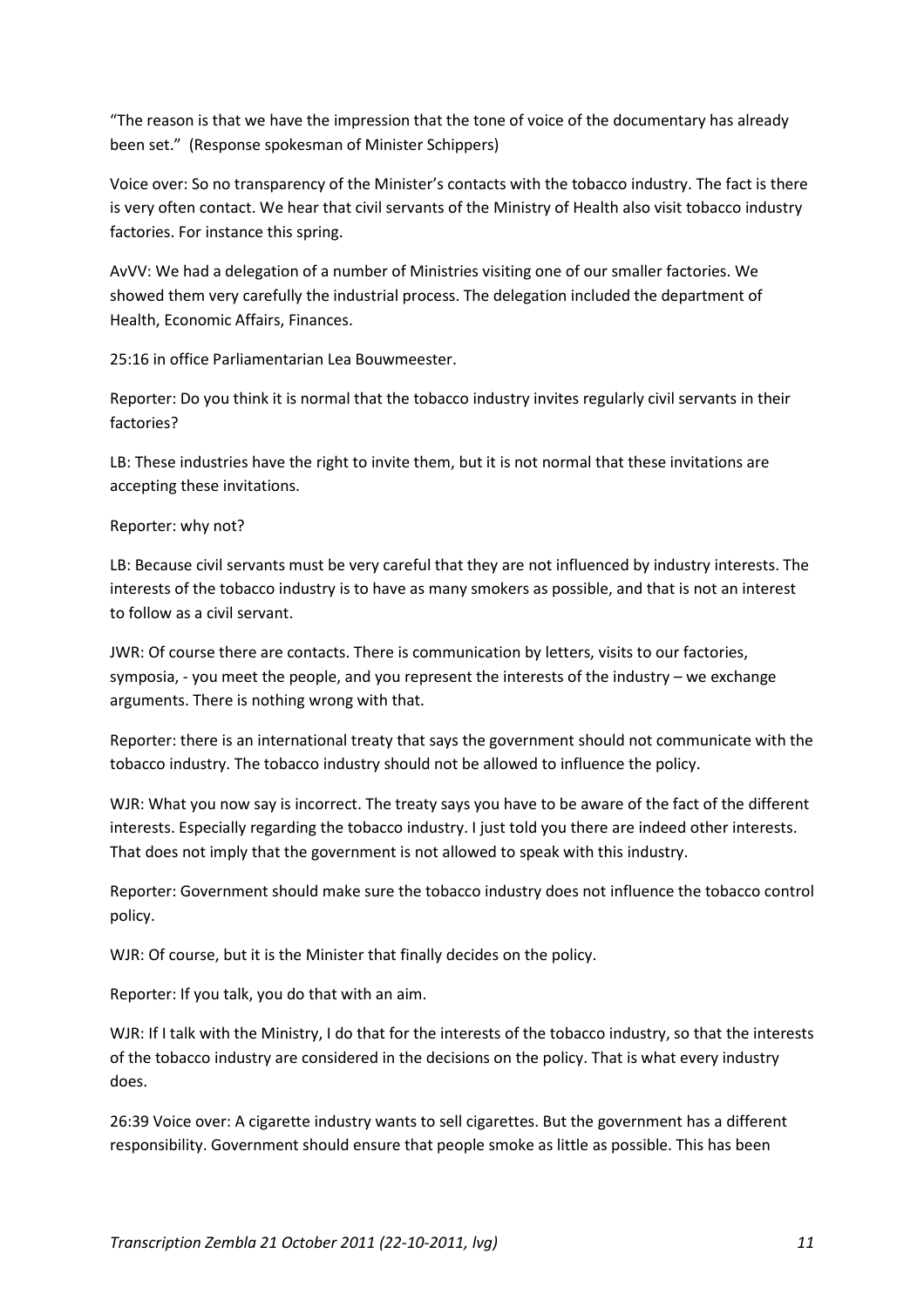agreed in the FCTC treaty of the WHO, which was also ratified by the Netherlands. The treaty also explains how you can reduce tobacco use:

# 26:55 Lies van Gennip

These measures have been described by the WHO, and are evidence based. First of all tax (price) increase, secondly education, on the package (graphical warnings) as well in campaigns through radio and tv, thirdly help people quit, and of course restrict marketing of the tobacco industry. The tobacco industry has now so many possibilities to market its products through the points of sale – these possibilities should be restricted.

Voice over: Of course the industry does not want these measures. The question is, to whom the government is listening. Pauline Dekker and Wanda de Kanter are both pulmonoligists. Together they wrote the book "The Netherlands stops smoking". Their priority is to make sure young people do not take up smoking. Therefore, reduce the number of points of sale of tobacco.

27:39 WdK: at every street corner you can buy cigarettes. Our point is that you should not do this visible for children, for children under 18 years. These children are not aware that they easily get addicted to tobacco. They do not even realize this.

PD: January  $19^{th}$  we have met Minister Schippers and we offered her a manifest, signed by many important people who are knowledgeable about this matter. We explained to her the measures that we recommended to prevent children become addicted to tobacco.

# Reporter: and what did she say?

PD: She was not interested in all our facts. She said she did not like statistics. That is such a pity for a Minister of Health that should base her policy on statistical facts. The facts are that smoking kills 1 out of 4 smokers before the age of pension.

Voice over: These two doctors see that tobacco product packages are becoming much more flashy and attractive.

# PD: Look at this one

WdK – look carefully at this one. Imagine you are 14-15 years old. You see such a nice pink box, almost a lipstick. You would want this in your bag wouldn't you? Glamour? I want to be glamourous! If this isn't marketing targeting sweet little girls, what is?

Voice over: The European Commission is now investigating whether such beautiful packages can be forbidden. The tobacco industry is strongly opposed to this. They say it is in conflict with brand rights. And they say, it is not effective to keep people from smoking.

Reporter: you want beautiful packages that you can sell. That is your interest?

WJR: That is the consumer's interest. The consumer wants a different package, that belongs to him. The consumer wants to be able to buy it.

Reporter: Well… the interest of the consumer is also good health. And for that it is better not to smoke. And the interest is then not to be seduced by the packages.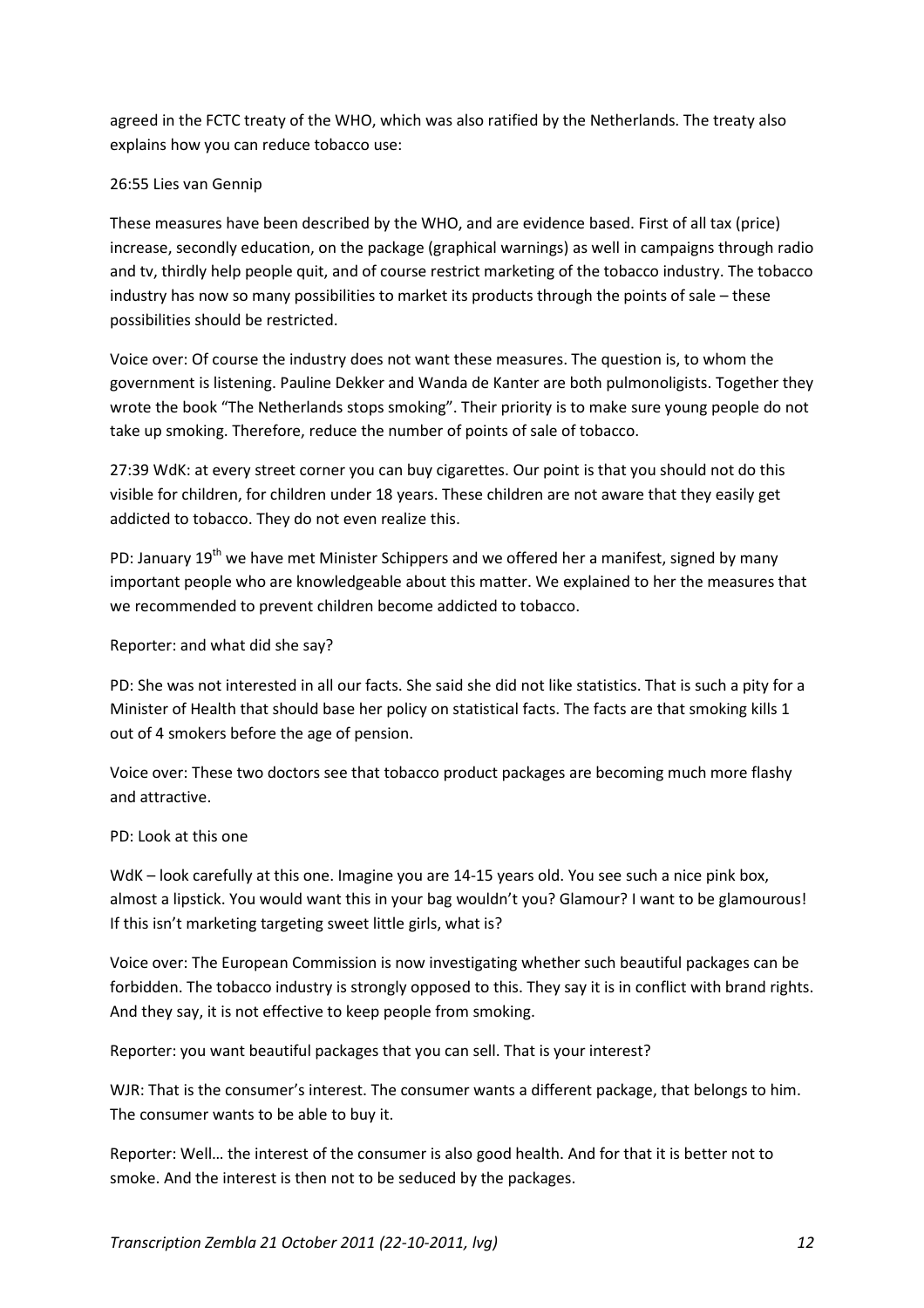WJR: I do not believe that consumers are seduced by it.

Reporter: So you do not believe these packages seduce?

WJR: The issue is that consumers want to buy a product that they want.

FB: Isn't that sexy and beautiful? No wonder the tobacco industry says it does not work. They know that this works for them.

Reporter: But you make packages that you want to connect your brand with, that you want to connect with as an industry?

WJR: That is true.

Reporter: so you make attractive packages.

WJR That is true.

Reporter: It would be strange if you would say these packages have no effect. Because than you would make them brown or so.

WJR: What is wrong with an attractive package?

30:15 in the room with Anne Mulder, Parliamentarian for VVD

Reporter: Do you think stricter regulations are needed, for instance fewer points of sale, or less attractive packages?

AM: NO

Reporter: that should not happen?

AM: NO

Voice over: To make the cigarette more attractive, the industry adds substances (taste), like menthol, vanilla, cacao. The RIVM (Dutch government agency for health research) does research on tobacco ingredients.

Antoon Opperhuizen, Head of the laboratory at RIVM

30:34 AO: In most cases it is very likely that substances are added to make the product more attractive.

Reporter: For young people?

AO: For young people, because these are new customers—they do smoke not yet. The additives are very often recognized from youth. Like chocolate – you like that in childhood. We observe that the number of additives is increasing.

Voice over: in an increasing number of countries one is considering to forbid these additives. Because young people start more easily because of these additives. The tobacco industry wants to prevent the European Commission and the Dutch government from supporting such measures. Tobacco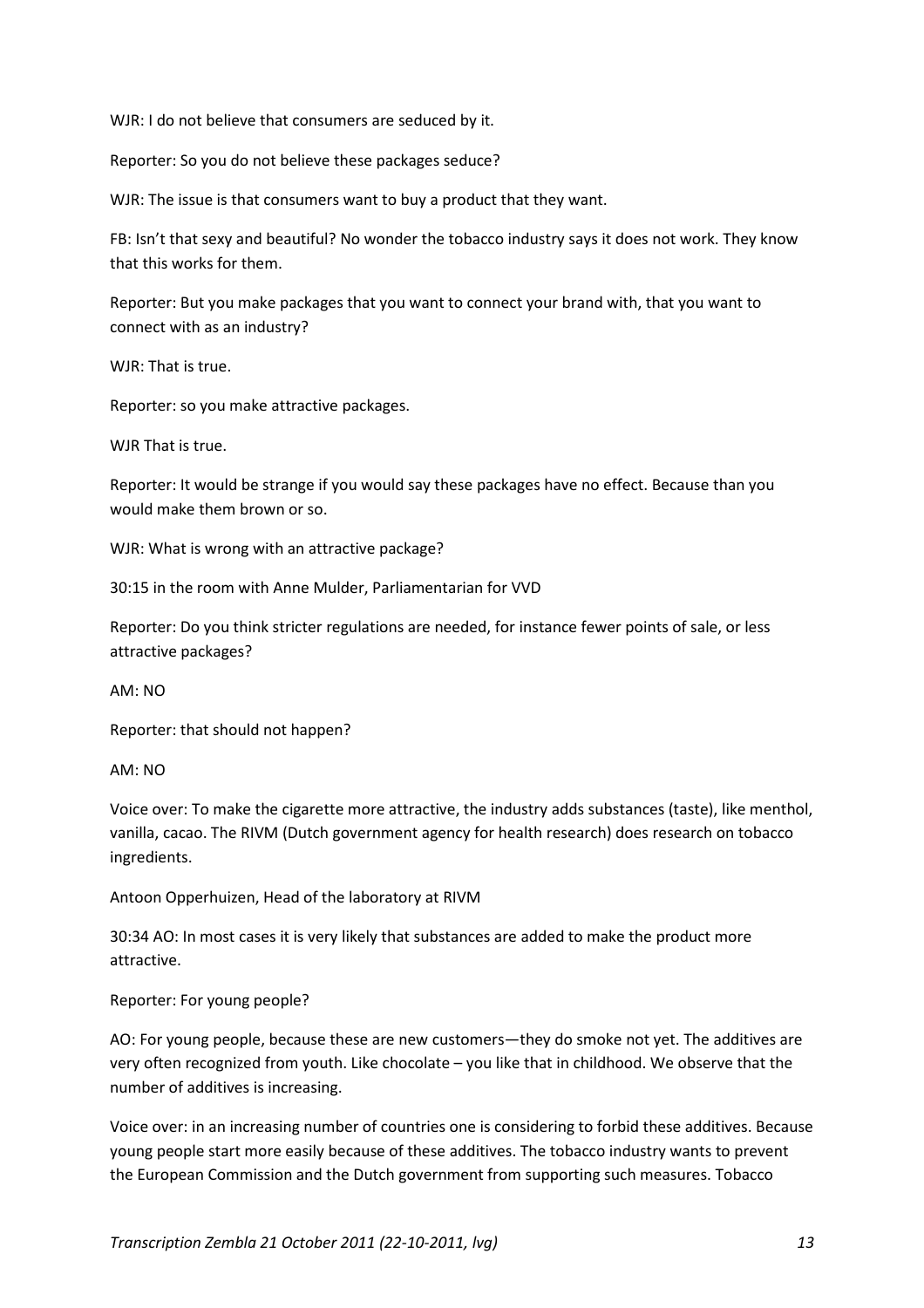industry lobbyist WJR explains his concerns in a letter to the Ministry and to Politicians. He writes, forbidding additives is subjective, disproportional and ineffective. Also the chairman of the employers organization VNO NCW Bernard Wientjes, has lobbied for the tobacco industry in a personal conversation with the Minister of Health – so we heard.

AvVV: The highest level of VNO NCW talked with the highest level of the Ministry (indeed the Minister) about the development of new regulations which is now in concept. Mr Wientjes said that the Minister will consider this in the same way as she did previously.

Voice over: So, what did Schippers write to parliament

32.11 text:

"I do not see the necessity to regulate or restrict the composition of tobacco products" Letter E. Schippers, 22 August 2011.

Voice over: To the tobacco industry lobbyists Van Voorst Vader and Roelofs she writes "I appreciate the intention to continue our investment in and open and constructive dialogue…"(Letter E. Schippers, 10 December 2010).

Voice over: With STIVORO there is not such a constructive dialogue. The centre of expertise on tobacco control will loose all its government financing.

LvG: This is really a mistake. This policy is wrong. We need to say that.

Voice over: A strict tobacco control policy can save lifes, as is demonstrated by international research. The policy of Minister Schippers will however result in more people dying, says STIVORO. Van GEnnip refers to the fact that mass media campaigns are stopped, as well as the reimbursement of farmacological quit support.

33:05 LvG It is possible to calculate what is the impact of such decisions on smoking in the Netherlands, and based on that you can calculate how many lives it will cost.

Reporter: So you think that because of this policy, more people will die?

LvG: yes. The model calculations show that indeed.

Reporter: How many people would than die?

LvG: That would be 600 people that would die extra from now to 2020.

FB: I am ashamed on behalf of the Dutch people. While France and the UK are actively trying to make a change for their people and the status of the health in their country, the Dutch government is not wanting to do anything.

FB: Where does she get her advice from? Is she a doctor herself? That is the question. Where does she get her advice from? If you look at the policies of the tobacco industry, she follows what they want. Not what the doctors want.